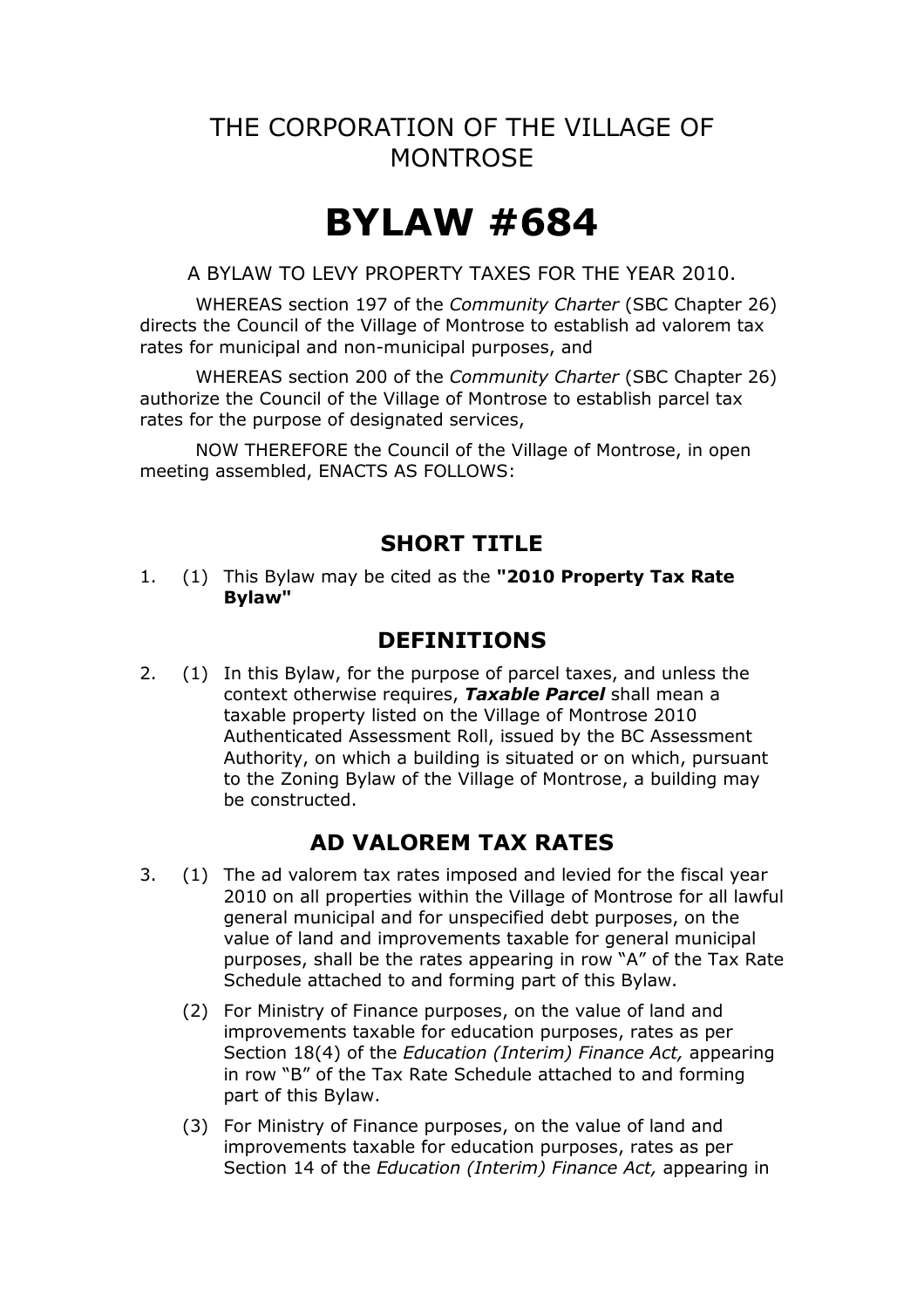row "C" of the Tax Rate Schedule attached to and forming part of this Bylaw.

- (4) For Municipal Finance Authority of British Columbia purposes, on the value of land and improvements taxable for hospital purposes, rates as per the *Municipal Finance Authority Act,* appearing in column "D" of the Tax Rate Schedule attached to and forming part of this Bylaw.
- (5) For Royal Canadian Mounted Police purposes, on the value of land and improvements taxable for hospital purposes, rates as per amendments to the *Police Act,* appearing in row "E" of the Tax Rate Schedule attached to and forming part of this Bylaw.
- (6) For Regional District of Kootenay Boundary purposes, on the value of land and improvements taxable for hospital purposes, rates appearing in row "F" of the Tax Rate Schedule attached to and forming part of this Bylaw.
- (7) For Kootenay Boundary Regional Hospital District purposes, on the value of land and improvements taxable for hospital purposes, rates appearing in row "G" of the Tax Rate Schedule attached to and forming part of this Bylaw.
- (8) For West Kootenay Boundary Regional Hospital District purposes, on the value of land and improvements taxable for hospital purposes, rates appearing in row "H" of the Tax Rate Schedule attached to and forming part of this Bylaw.
- (9) For British Columbia Assessment Authority purposes, on the value of land and improvements taxable for hospital purposes, rates as per the *Assessment Authority Act,* appearing in row "I" of the Tax Rate Schedule attached to and forming part of this Bylaw.

#### **DRAINAGE PARCEL TAX RATE**

- 4. (1) Subject to the conditions established in this Bylaw, a parcel tax for drainage service purposes is hereby imposed on all Taxable Parcels.
	- (2) The annual parcel tax for drainage service purposes for the 2010 fiscal year shall be FIFTY dollars (\$50.00).

## **TRANSPORTATION PARCEL TAX RATE**

- 5. (1) Subject to the conditions established in this Bylaw, a parcel tax for road improvement purposes is hereby imposed on all Taxable Parcels.
	- (2) The annual parcel tax for road maintenance purposes for the 2010 fiscal year shall be TWO HUNDRED and FIFTY dollars (\$250.00).

## **COMMUNITY DEVELOPMENT PARCEL TAX RATE**

6. (1) Subject to the conditions established in this Bylaw, a parcel tax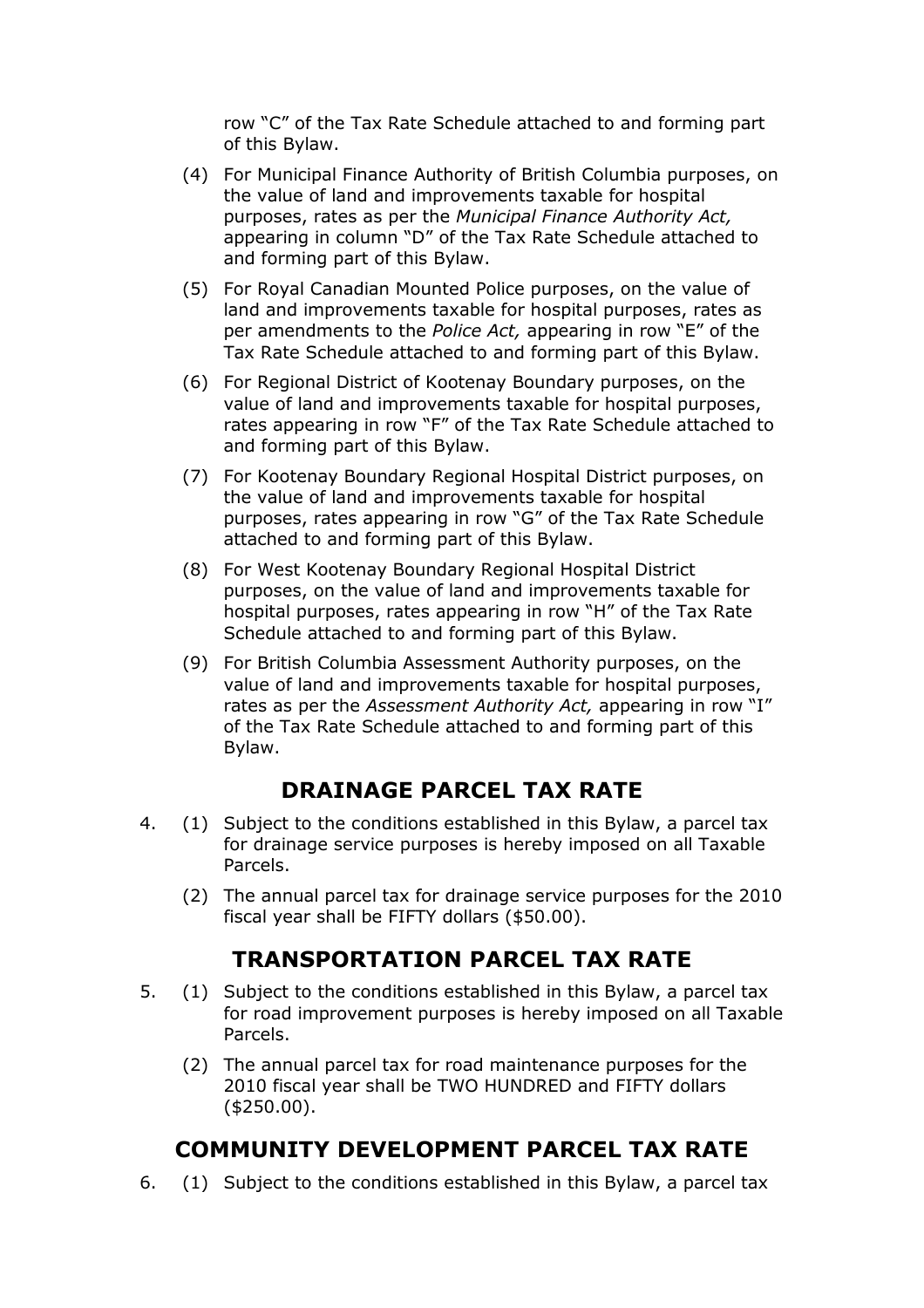for community development purposes is hereby imposed on all Taxable Parcels.

(2) The annual parcel tax for Community Development purposes for the 2010 fiscal year shall be FIVE dollars (\$5.00).

## **WATER PARCEL TAX RATE**

- 7. (1) Subject to the conditions established in this Bylaw, a parcel tax for water service purposes is hereby imposed on Taxable Parcels which are capable of receiving water services from a main line of the Village system located not more than 20 meters from the parcel.
	- (2) The annual parcel tax for water service purposes for the 2010 fiscal year shall be TWO HUNDRED and THIRTY dollars (\$230.00).

## **SEWER PARCEL TAX RATE**

- 8. (1) Subject to the conditions established in this Bylaw, a parcel tax for sewer service purposes is hereby imposed on Taxable Parcels which are capable of receiving sewer services from a main line of the Village system located not more than 20 meters from the parcel.
	- (2) The annual parcel tax for sewer service purposes for the 2010 fiscal year shall be ONE HUNDRED and TWENTY-FIVE dollars (\$125.00).

## **MINIMUM TAX**

9. (1) The minimum amount of taxation upon a parcel of real property within Village limits for the 2010 fiscal year shall be ONE HUNDRED dollars (\$100.00).

## **ENACTMENT AND REPEAL**

- 10. (1) If any section, subsection, sentence, clause or phrase of this Bylaw is for any reason held to be invalid by the decision of any court of competent jurisdiction, the invalid portion shall be severed and the part that is invalid shall not affect the validity of the remainder.
	- (2) This Bylaw shall come into full force and effect on the passing thereof.
	- (3) Bylaw #677 is hereby repealed.

READ A FIRST TIME this  $3<sup>rd</sup>$  day of May, 2010 READ A SECOND TIME this 3rd day of May, 2010 READ A THIRD TIME this  $3<sup>rd</sup>$  day of May, 2010 RECONSIDERED AND FINALLY ADOPTED this 14<sup>th</sup> day of May, 2010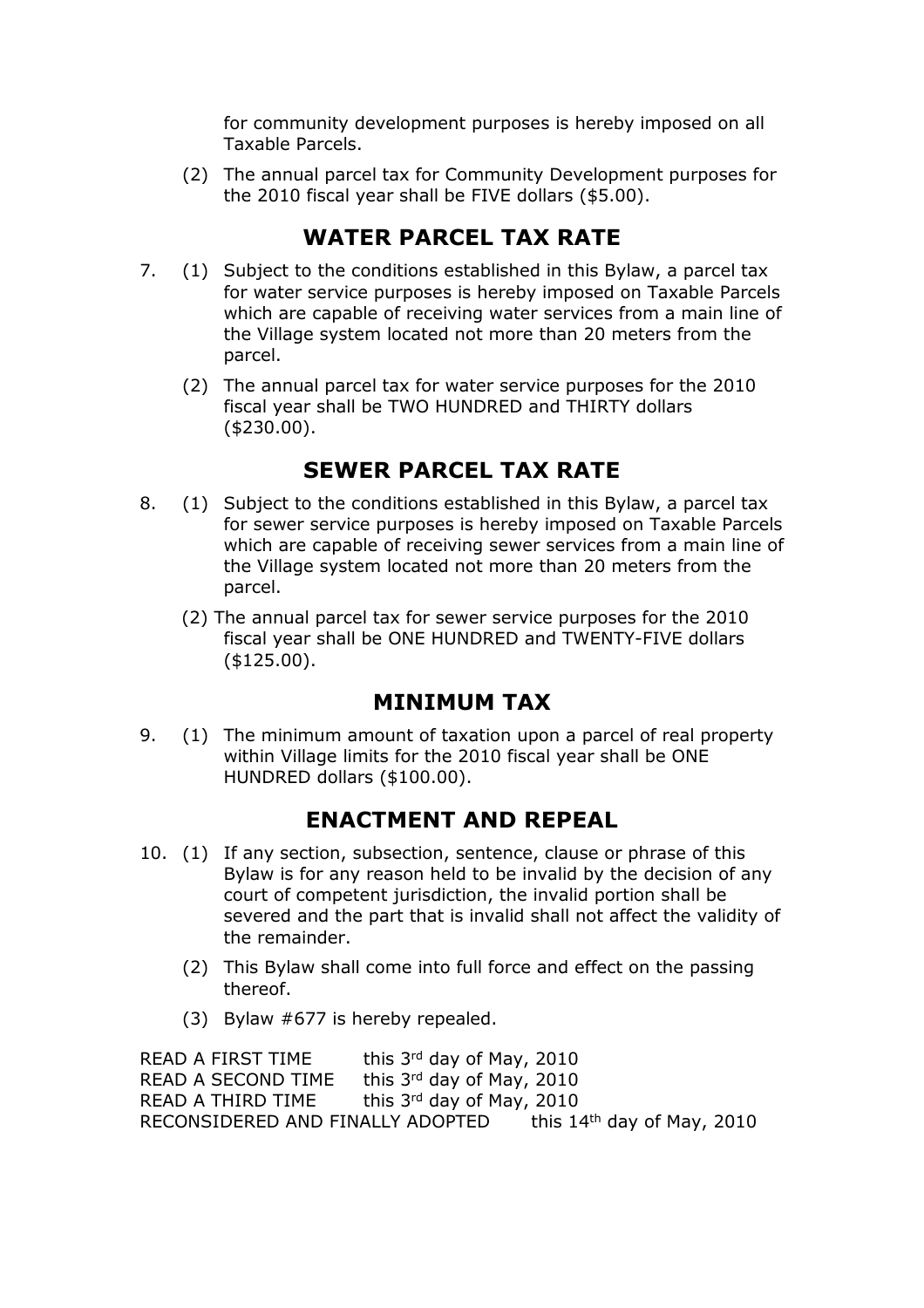Mayor Corporate Officer

Certified a true copy of Bylaw #684, as adopted.

\_\_\_\_\_\_\_\_\_\_\_\_\_\_\_\_\_\_\_\_\_\_\_\_\_ \_\_\_\_\_\_\_\_\_\_\_\_\_\_\_\_\_\_\_\_\_\_\_\_\_

\_\_\_\_\_\_\_\_\_\_\_\_\_\_\_\_\_\_\_\_\_\_\_\_\_ Corporate Officer